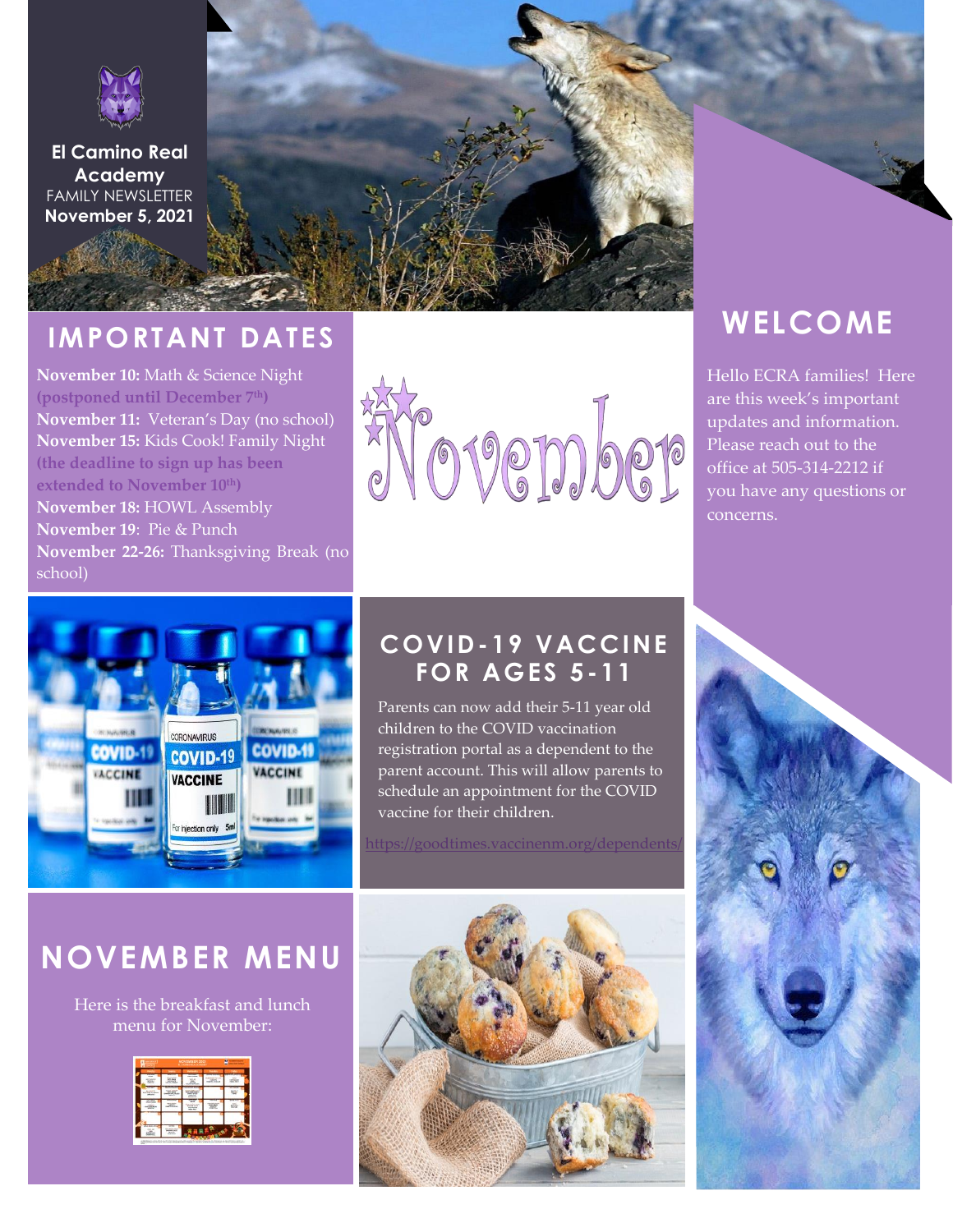# **El Camino Real FALL FAMILY NIGHT ONLINE**

## **Monday, 11/15** 5:30 - 7:00 PM

**OMDeDaDIO 000:00000 000:00000 0:0n000 OODaDmDaDIDeDOO DaDnDdD ORDeDdD DC** 0a000a0i010a00010e0 000o0 000a0m0i01 000e000o000e0 01010/010o0-0 000i000n0

Sign up @ bit.ly/ElCaminoFamilyNight Questions? Contact your Kids Cook! educator: rachel flicker@kidscook.us